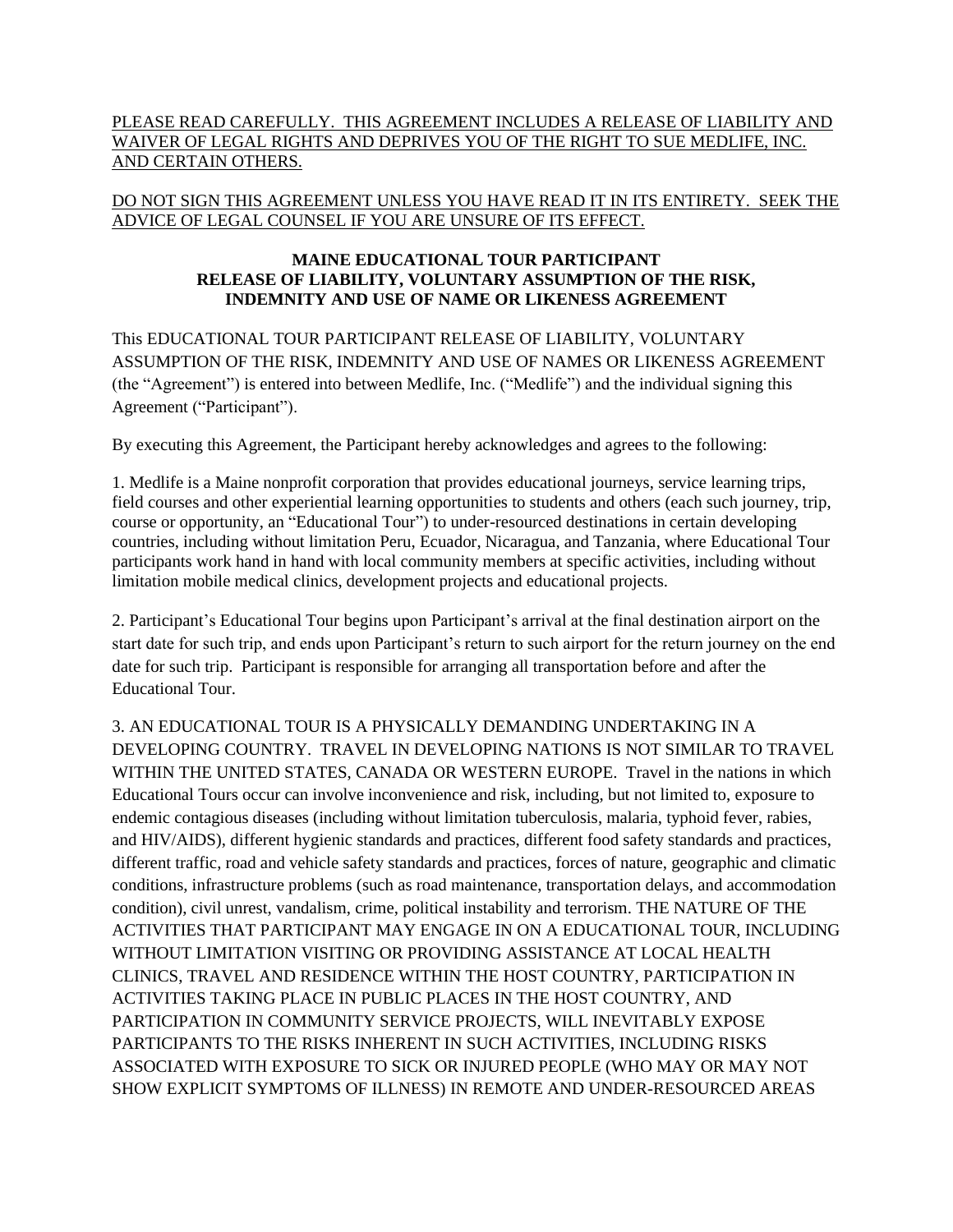OF DEVELOPING COUNTRIES, RISKS ASSOCIATED WITH PATIENTS, MEDICAL WORK AND MEDICAL FACILITIES IN REMOTE AND UNDER-RESOURCED AREAS OF DEVELOPING COUNTRIES, AND RISKS ASSOCIATED WITH CONSTRUCTION WORK AND PHYSICAL LABOR IN REMOTE AND UNDER-RESOURCED AREAS OF DEVELOPING COUNTRIES. IN THE CASE OF ILLNESS OR INJURY, MEDICAL SERVICES OR FACILITIES MAY NOT BE READILY AVAILABLE OR AVAILABLE AT ALL, AND IF AVAILABLE, MAY NOT BE EQUAL TO STANDARDS IN PARTICIPANT'S HOME COUNTRY. Each Educational Tour destination and host country presents different risks relating to health, safety, communicable diseases, crime and unrest. Participant has reviewed up to date information regarding such host country and specific Educational Tour destination, including by review of specific information found at the Centers for Disease Control and Prevention's Traveler's Health website at [www.cdc.gov/travel,](http://www.cdc.gov/travel) and the United States State Department's International Travel website at [www.state.gov/travel.](http://www.state.gov/travel)

4. Without limitation, Medlife and its affiliated companies, parents and subsidiaries, partners and persons acting on its behalf, together with each director, officer, employee, volunteer, sponsor, independent contractor, agent, and authorized representative thereof Medlife and all such other persons (collectively referred to herein as the "Tour Providers") are not responsible for any harm, injury, loss or damage to person or property, death, delay or inconvenience in connection with the provision of any goods or services occasioned by or resulting from, but not limited to: disease; epidemic or the threat thereof; traffic or other accidents; lack of access to or quality of medical care; difficulty in evacuation in case of a medical or other emergency; dangers associated with bites from animals, insects or pests; sanitation problems; food poisoning; acts of government; acts of war; civil unrest, insurrection or revolt; strikes or labor unrest; criminal, terrorist or threatened terrorist activity of any kind; mechanical or other failures of transportation; acts of God; forces of nature; and events of force majeure.

5. PARTICIPANT HEREBY AGREES TO RELEASE, INDEMNIFY AND HOLD HARMLESS MEDLIFE AND THE OTHER TOUR PROVIDERS (THE "RELEASED PARTIES") FROM, AND AGREES NOT TO SUE THE RELEASED PARTIES FOR, ANY AND ALL CLAIMS, DEMANDS, ACTIONS, LAWSUITS, SETTLEMENTS, JUDGMENTS, DAMAGES, LOSSES, COSTS AND EXPENSES OF ANY KIND OR NATURE WHATSOEVER (INCLUDING ATTORNEYS' FEES) ON ACCOUNT OF OR ARISING OUT OF ANY AND ALL PERSONAL INJURY, ILLNESS, DEATH, BODILY INJURY, MENTAL ANGUISH, EMOTIONAL DISTRESS, PHYSICAL, PROPERTY OR OTHER DAMAGE THAT PARTICIPANT MAY SUFFER FROM ANY CAUSE WHATSOEVER ARISING FROM OR RELATED IN ANY WAY TO PARTICIPANT'S PARTICIPATION IN ANY EDUCATIONAL TOUR, INCLUDING WITHOUT LIMITATION ANY SUCH INJURY, ILLNESS, DEATH, ANGUISH, DISTRESS OR DAMAGE ARISING FROM OR RELATED IN ANY WAY TO THE NEGLIGENCE OF ONE OR MORE OF THE RELEASED PARTIES. Participant further agrees to release, indemnify and hold harmless the Released Parties from any and all claims, demands, actions, lawsuits, settlements, judgments, damages, losses, costs and expenses on account of or arising out of any disease, epidemic or the threat thereof, traffic or other accidents, lack of access to or quality of medical care, difficulties in evacuation in case of a medical or other emergency, bites from animals, insects or pests, sanitation problems, food poisoning, acts of government, acts of God, war (whether declared or undeclared), civil unrest or instability, terrorist activities or threats of terrorist activities, incidents of violence, public health issues or quarantine or threats of public health issues, strikes, government restrictions, fire or severe weather conditions that make it impossible or commercially unreasonable in the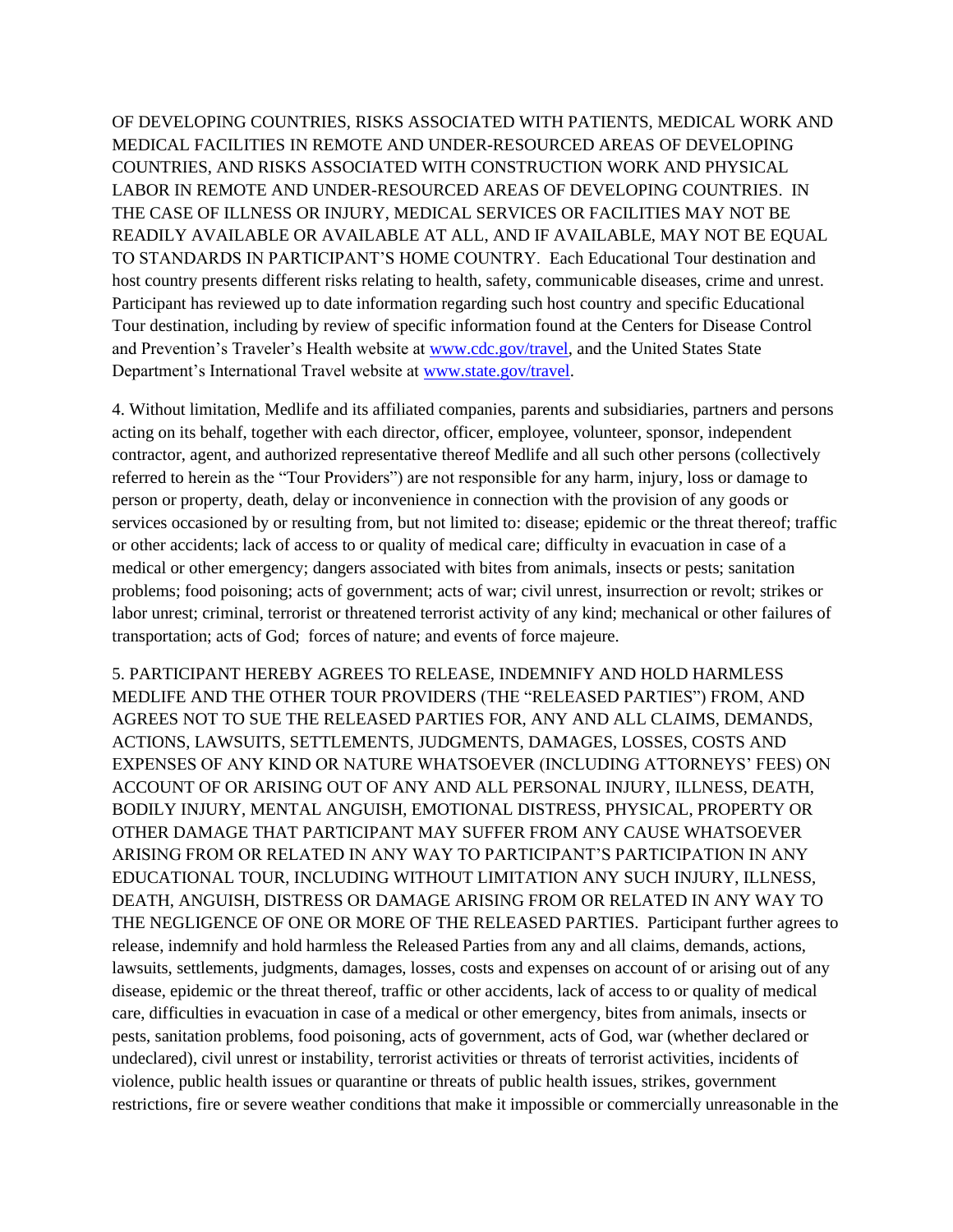opinion of Medlife to operate or continue the Educational Tour, or the acts or omissions of any other agents over which the Released Parties have no direct control, including, without limitation, airlines, railways, bus companies, hotels, shipping companies, guides and sub-contracted agents.

6. Participant will abide by all rules and regulations of Medlife for participants in Educational Tours, and any directions provided by any representative of Medlife during the Educational Tour. Participant will comply with all local and national laws when abroad, including without limitation those concerning drugs and alcohol. If Participant fails to comply with any such local or national laws, even unintentionally, Participant may be expelled from the Educational Tour without any right to refund, sent home at Participant's own expense, and Participant may be further subject to enforcement of such laws by the host country.

7. If Participant becomes ill or incapacitated, the Tour Providers may take any action they deem necessary for Participant's safety and well-being, including securing medical treatment (at Participant's own expense) and transporting Participant home. Medlife and the Tour Providers have the right, in their sole discretion, to contact the Participant's designated medical or emergency contact person with regard to health issues or any matter whatsoever that relates to Participant's Educational Tour. These rights transcend any and all privacy regulations that may apply in any jurisdiction. In the event of a medical emergency, Medlife and any other Tour Provider may attempt to cause appropriate treatment to be administered, and the Participant authorizes them to do so. Neither Medlife nor any Tour Provider, however, makes any representation or warranty that any such party will be able to cause effective (or any) emergency treatment to be administered.

8. It is Participant's responsibility to secure the necessary travel documents (passport and visa[s]). Failure to do so does not constitute grounds for a refund.

9. This agreement and the terms and conditions set forth on Medlife's website and any other Medlife forms, constitute the entire agreement between Participant and Medlife with reference to the subject matter herein, and Participant does not, and will not, rely upon any promises, inducements or agreements not explicitly set forth herein, including but not limited to any oral statements made by any agents or employees of Medlife or any other Tour Provider, or any other person. This agreement may be amended or modified only in writing, signed by each of Participant and a duly authorized officer of Medlife. The waiver by Medlife of any provision of this Agreement shall in no way affect the remaining provisions of this Agreement.

10. This agreement shall be governed in all respects, and performance hereunder shall be judged, by the substantive laws of the State of Maine. In the event of any claim, dispute or proceeding arising out of Participant's relationship with Medlife, or any claim which in contract, tort, or otherwise at law or in equity arises between the Released Parties, whether or not related to this agreement, the parties submit and consent to the exclusive jurisdiction and venue of the courts of the State of Maine and of the United States District Court for the District of Maine. The laws of the State of Maine contain certain limitations on liability for charitable organizations and their officers, directors and trustees; Medlife does not, and will not, waive the benefit or protection of any such provisions of Maine law.

11. Participant understands and consents that Medlife and the other Tour Providers may use any film, video, audio or other recording or other likenesses taken of Participant and any of Participant's comments